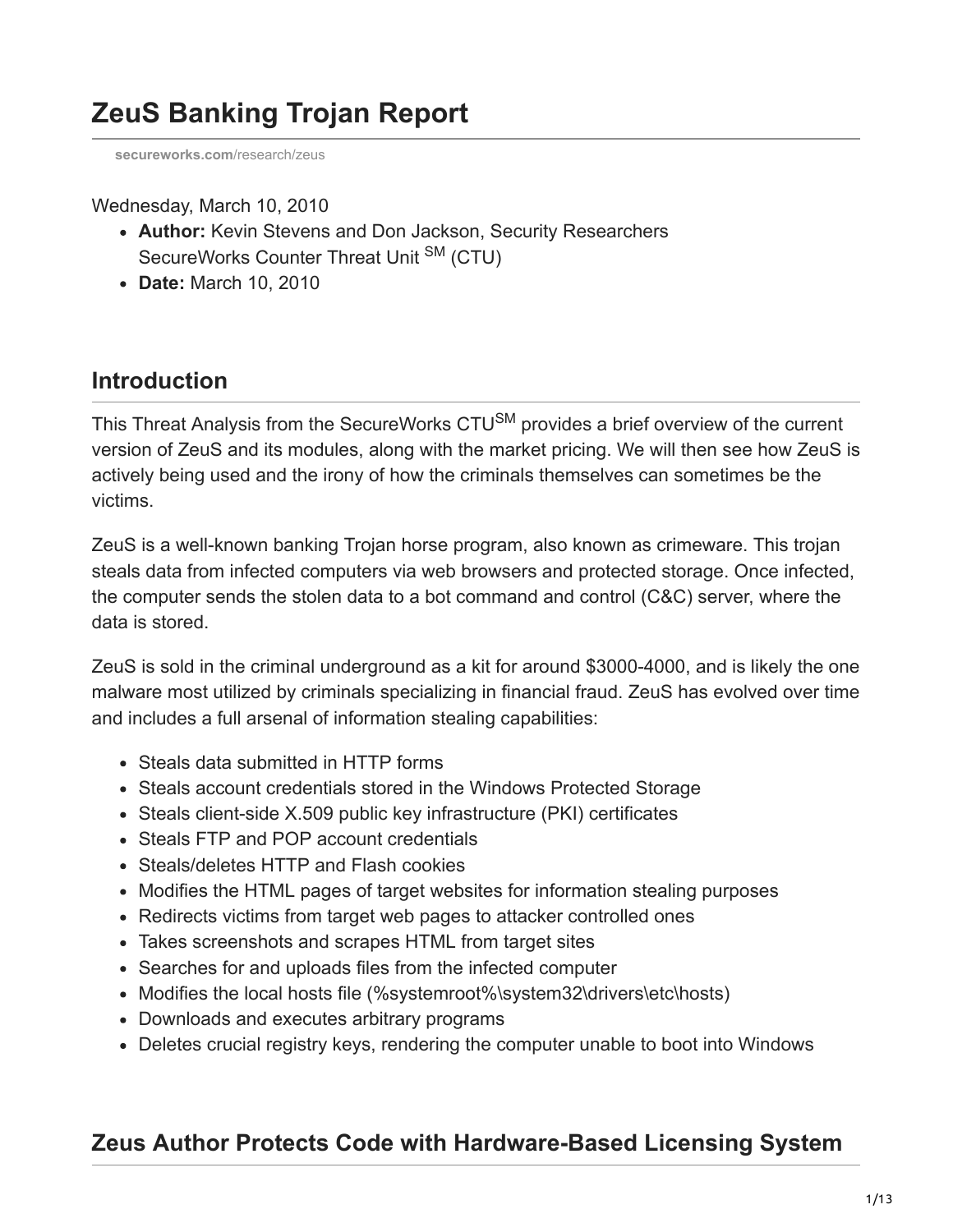The latest version of ZeuS as of this date is 1.3.4.x and is privately sold. The author has gone to great lengths to protect this version using a Hardware-based Licensing System. The author of Zeus has created a hardware-based licensing system for the Zeus Builder kit that you can only run on one computer. Once you run it, you get a code from the specific computer, and then the author gives you a key just for that computer. This is the first time we have seen this level of control for malware.

## **Zeus Versions**

The version number breakdown is as follows (from the ZeuS manual):

What do the numbers [signify] in the version?

a.b.c.d

a(1) - a complete change in the bot. This has never changed from 1.

b(3) - Major changes that cause complete or partial incompatibility with the previous

versions. Recently we moved from version 2 to version 3.

c(2) - This is for bug fixes, improvements, and adding features.

d(1) - This for a small revision in the code to make the malware undetectable by AV vendors.

The latest public version the CTU has encountered is 1.2.7.19. This version is actively being traded and has the Firefox form grabber module enabled. The Firefox module allows the ZeuS trojan to grab data out of any forms completed on the Firefox web browser. The webinjects text file, which allows for the injection of fields into the Internet Explorer (IE) web browser, does not work with Firefox and only works with IE. The function of the webinjects text file is to display an extra field for a victim to complete when they log onto a banking site (see Figures 1 and 2). The extra field asks for data in addition to the username and password. This technique is similar to phishing, but the extra field is not part of the original site.

The current list of modules that work with ZeuS are as follows:

#### **Zeus Kit for Version 1.3.4.x (\$3,000 to \$4,000)**

The Private Version of the Zeus Kit is running between \$3,000 and \$4,000. The latest private version of ZeuS, as of this date, is 1.3.4.x. This private version seems to be only sold by the author, and he is protecting all of its functionality through the hardware l I.D., locking which we mentioned previously.

#### **Backconnect \$1500**

The backconnect module allows an attacker to 'connect back' to the infected computer and make financial transactions from it. This way, banks that try to track where money transfers originate will always trace it back to the computer of the account holder.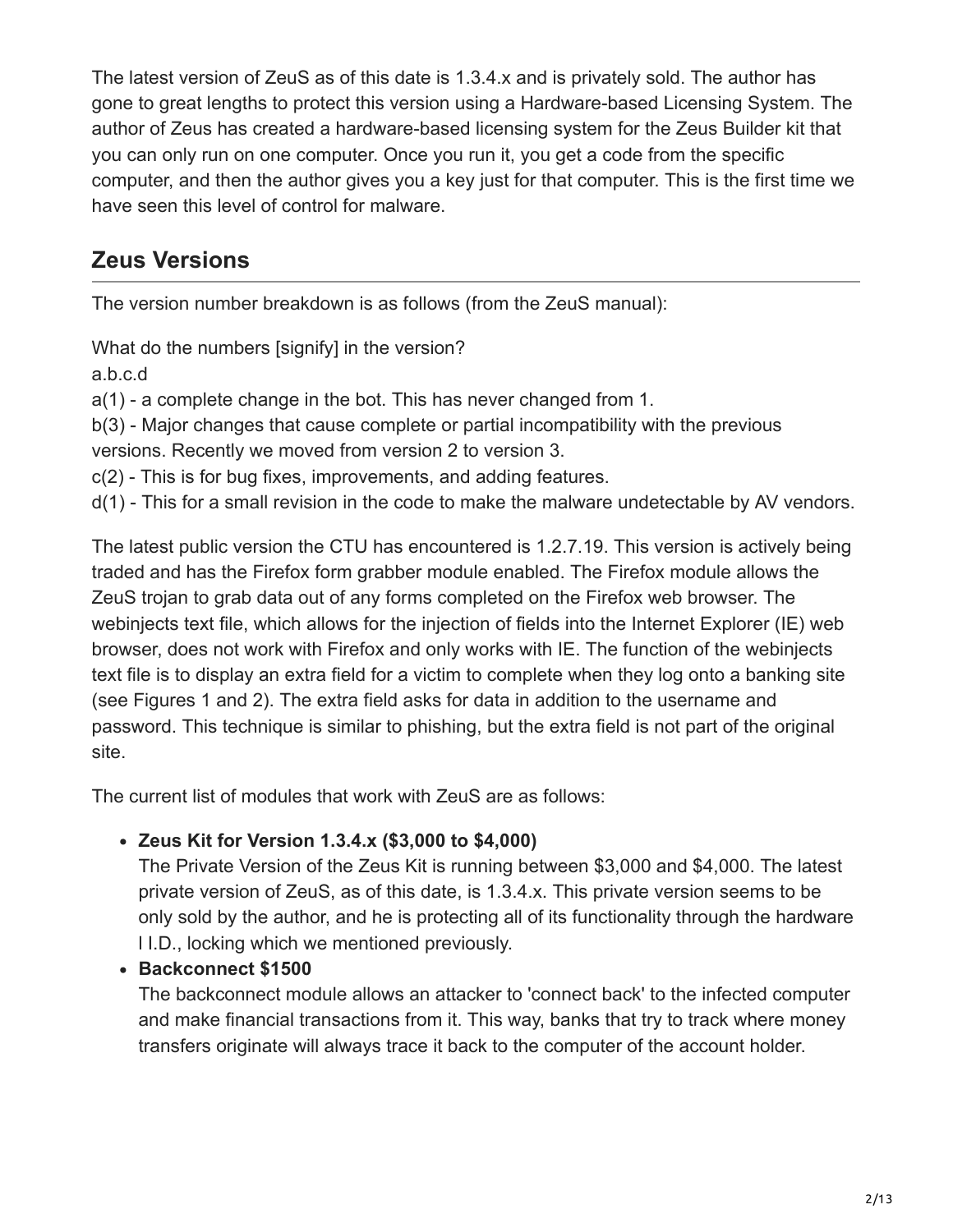#### **Firefox form grabber \$2000**

The Firefox form grabber module grabs data out of fields that are submitted using the Firefox web browser. This data can include personally identifiable information (PII) as well as usernames and passwords for bank accounts, trading accounts, online payment accounts, and anything else that would require the use of a username and password.

#### **Jabber (IM) chat notifier \$500**

The Jabber module allows an attacker to receive stolen data in "real time". If a bank account is being protected with a token that generates random numbers, then the attacker can access the victim's account in real time after the victim logs in using the token. An example of what would be sent via the Jabber module is:

Request Type :Domestic Wire Name :John Smith Address :1234 Main Street City :Atlanta GA 12345 Payee Name :Some Bank Memo :Credit to acc:1111111111

Beneficiary Account :Checking #0000001234 Beneficiary Address 1 :Georgia Payee Bank ID :0123456 Bank Name :Some Bank Addr1 :Atlanta Some Bank Amount :1500000.00 From Account :My Money Market #123456789 Date Posted :01/01/10 Time Posted :2:00 PM

#### **VNC (Virtual Network Computing) private module \$10,000**

The VNC module is similar to the backconnect module, except that it allows you to establish a fully functioning virtual connection. The attacker can take control of the infected computer without the victim being aware of it. Essentially, the VNC provides the hacker with not just a Network Proxy but with a Total Presence Proxy (it is the total package), allowing the hacker to use all of the victim's hardware and software, including its browser, so as to avoid a bank's fraud detection systems. Essentially, it allows the hacker to get around many hardwarebased authentication systems. Additionally, if the victim is doing large dollar transactions and is required to insert a smartcard into their computer that the bank will recognize, the hacker will have access to that smartcard via the VNC module.

#### **Windows 7/Vista Support \$2000**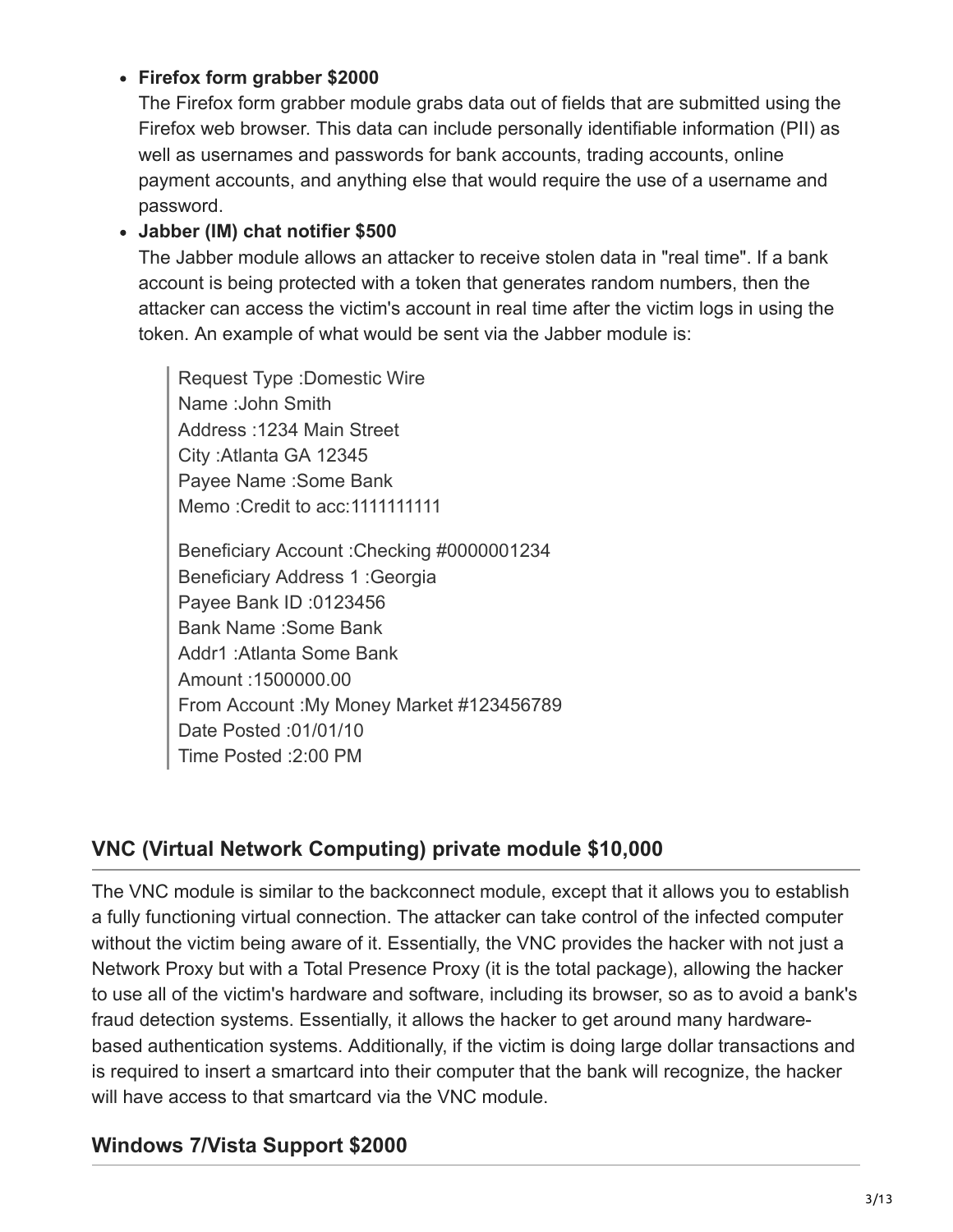This module allows the ZeuS trojan to infect these Windows 7 and Vista systems. Without it, the botnet controller is limited to Windows XP systems.

## **ZeuS 1.4 Adds Polymorphic Encryption and Web Injects for Firefox**

The authors of ZeuS are currently developing 1.4 which is being beta tested. It includes two key components which make the ZeuS Banking Trojan even more stealthy and comprehensive, due to its ability to also do web injects for the Firefox browser. The components are:

- 1. **Web Injects for Firefox**
- 2. **Polymorphic Encryption:** The 1.4 version of ZeuS will enable the ZeuS Trojan to reencrypt itself each time it infects a victim, thus making each infection unique. The 1.4 version also enables the ZeuS file names to be randomly generated, thus each infection will contain different file names. This will make it very difficult for anti-virus engines to identify the ZeuS Banking Trojan on the victims' system.

### **How Zeus Works**

ZeuS performs stolen data exfiltration and remote commands via encrypted HTTP POST requests to a Command and Control web server. The encryption ZeuS uses is RC4, with a key that is embedded in the binary. While the primary function of this malware is to commit financial fraud, its general information stealing behaviors make it a threat to all enterprises. Basic credential theft is not targeted, meaning the ZeuS botnet controller does not run the botnet to just see what it can get. The botnet controller usually has a financial target in mind. The criminals typically search for data of interest to directly derive value or to sell the data to another criminal.

Several of these tasks can be done "on-demand" via the HTTP-based control panel, and directed to selected infected computers. These on-demand tasks may be performed via special scripts that can be executed on select systems. These scripts can be used to take screenshots of infected systems or to do ZeuS binary updates.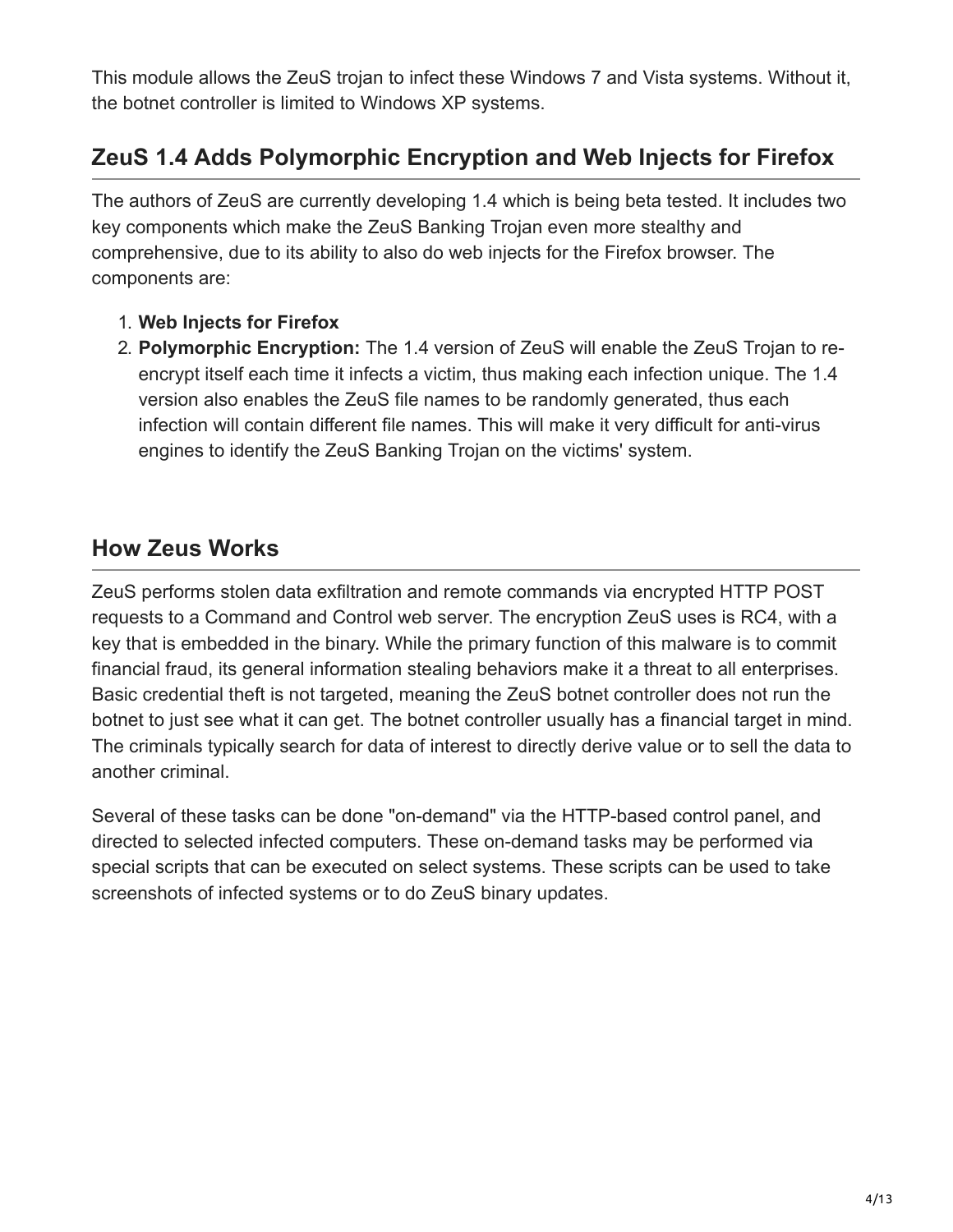| Login - Microsoft Internet Explorer.                                                                                                                                                                                                                                                                                  | $ \Box$                                       |
|-----------------------------------------------------------------------------------------------------------------------------------------------------------------------------------------------------------------------------------------------------------------------------------------------------------------------|-----------------------------------------------|
| Yew Favorites Tools Help<br>Ele<br><b>Ust</b>                                                                                                                                                                                                                                                                         |                                               |
| Bod · ① - ※ ② (a) ① Search greenotes ④ ② 忌 □ 25                                                                                                                                                                                                                                                                       |                                               |
|                                                                                                                                                                                                                                                                                                                       | $\sim$ $\Rightarrow$ $\approx$<br><b>1893</b> |
| Login<br><b>BusinessDirect!</b><br>Welcome to<br><b>Security Alert!</b><br>User ID:<br>Password:<br>Take Me To: My Default Destination M Make this page my default destination page.<br>Sign On                                                                                                                       |                                               |
| Quicken/Quickbooks Problems?<br><b>SECURITY WARNING REGARDING E-MAIL:</b><br>will NEVER send you an e-mail asking you to supply your Online Banking login information<br>or any personal information.<br>. Never respond to an e-mail asking for your User ID and Password. It is most likely a fraudulent<br>e-mail. |                                               |
| Ð                                                                                                                                                                                                                                                                                                                     | <b>3 @ Internet</b>                           |

*Figure 1. View of a login page for a financial site.*

| Login Microsoft Internet Explorer                                                                                          |                                                                                                                                                                         | $\square$ lo $\times$                        |
|----------------------------------------------------------------------------------------------------------------------------|-------------------------------------------------------------------------------------------------------------------------------------------------------------------------|----------------------------------------------|
| Edit Yew Favorites Tools Help<br>File                                                                                      |                                                                                                                                                                         |                                              |
|                                                                                                                            | OBox · ① × 2 ☆ Pserch frances ② ② 意画 3                                                                                                                                  |                                              |
| Address (businessonin and component bomborehingweb/core/login.aspx                                                         |                                                                                                                                                                         | Links <sup>30</sup><br>$\vee$ $\bigoplus$ 60 |
| Google                                                                                                                     | v <g "="" &<="" +="" -="" @="" check="" la="" lautofil="" scienti="" search="" th="" translate=""><th><math>\mathbb{Q}</math> + <math>\bigcirc</math> Sgn In +</th></g> | $\mathbb{Q}$ + $\bigcirc$ Sgn In +           |
| Login<br><b>BusinessDirect!</b><br>Welcome to<br><b>Security Alert!</b><br>User ID:<br>Password:<br>Answer 1:<br>Answer 2: |                                                                                                                                                                         |                                              |
| Answer 3:                                                                                                                  | Take Me To: My Default Destination M IMake this page my default destination page.                                                                                       |                                              |
| Sign On                                                                                                                    |                                                                                                                                                                         |                                              |
| Quicken/Quickbooks Problems?                                                                                               |                                                                                                                                                                         |                                              |
| <b>SECURITY WARNING REGARDING E-MAIL:</b>                                                                                  |                                                                                                                                                                         |                                              |
| al Done                                                                                                                    |                                                                                                                                                                         | 9 <i>D</i> Internet                          |

*Figure 2. View of the same page from a computer infected with ZeuS. Note it includes three new fields.*

ZeuS includes these capabilities to assist with automated clearing house (ACH) fraud. ACH is an electronic network for financial transactions in the United States. It is used for online bill payments, payroll direct deposits from employers and to transfer money from one account to another. ZeuS is aimed at taking advantage of ACH to transfer money to criminal accounts.

## **How to detect the ZeuS Banking Trojan on your computer**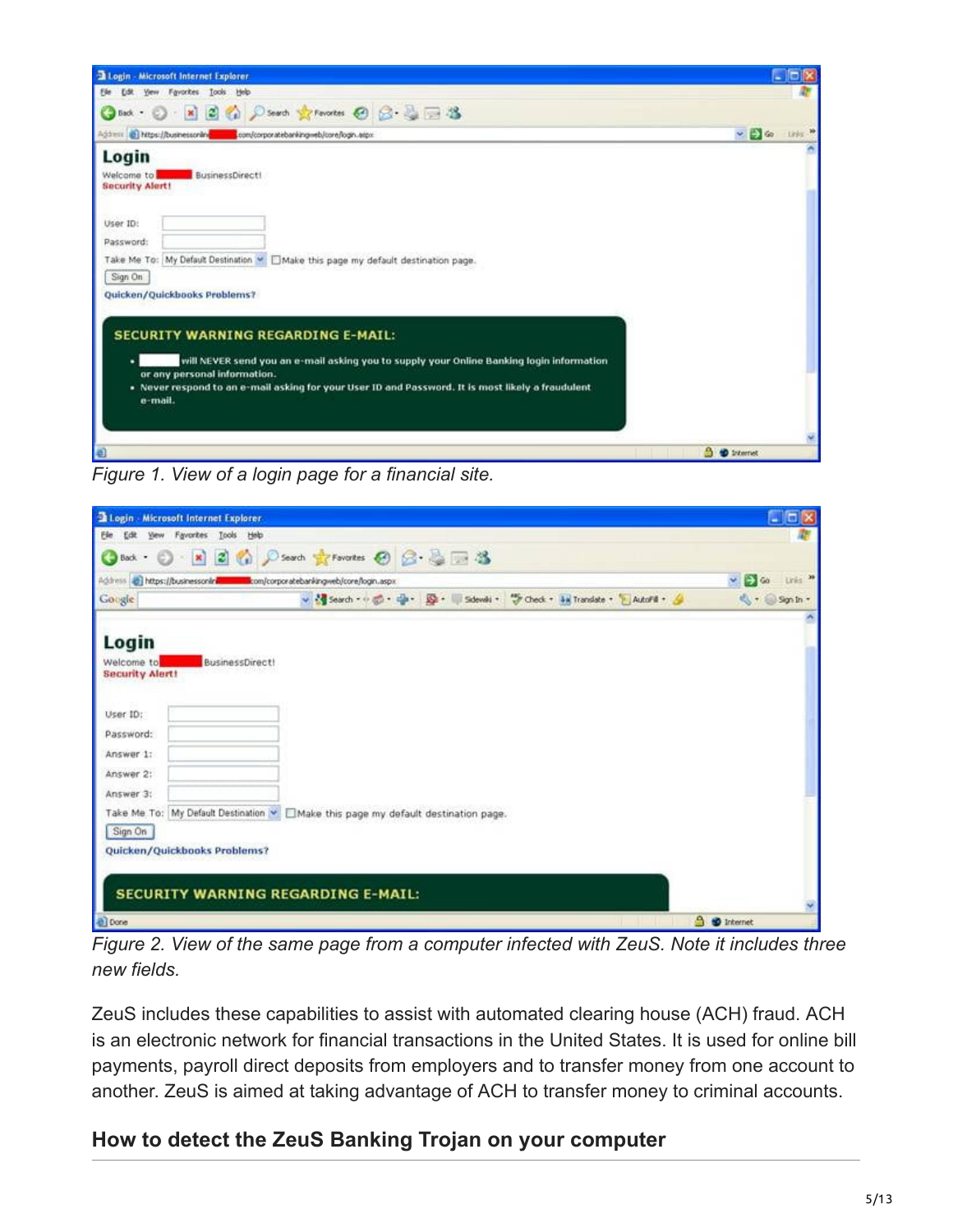Computers infected with this version of ZeuS will have the following files and folders installed. The location depends on whether the victim has Administrator rights. The files will most likely have the HIDDEN attribute set to hide them from casual inspection.

With Administrator rights:

%systemroot%\system32\sdra64.exe (malware) %systemroot%\system32\lowsec %systemroot%\system32\lowsec\user.ds (encrypted stolen data file) %systemroot%\system32\lowsec\user.ds.lll (temporary file for stolen data) %systemroot%\system32\lowsec\local.ds (encrypted configuration file)

Without Administrator rights:

%appdata%\sdra64.exe %appdata%\lowsec %appdata%\lowsec\user.ds %appdata%\lowsec\user.ds.lll %appdata%\lowsec\local.ds

ZeuS also makes registry changes to ensure that it starts up with Administrator privileges:

HKLM\Software\Microsoft\Windows NT\CurrentVersion\Winlogon From: "Userinit" = "C:\WINDOWS\system32\userinit.exe" To: "Userinit" = "C:\WINDOWS\system32\userinit.exe,C:\WINDOWS\system32\sdra64.exe"

Without Administrator rights:

HKCU\Software\Microsoft\Windows\CurrentVersion\Run Add: "Userinit" = "C:\Documents and Settings\<user&gt;\Application Data\sdra64.exe"

The sdra64.exe program uses process injection to hide its presence in the list of running processes. Upon startup, it will inject code into winlogon.exe (if Administrator rights available) or explorer.exe (for non-Administrators) and exit. The injected code infects other processes to perform its data theft capabilities.

### **Types of data being targeted by ZeuS**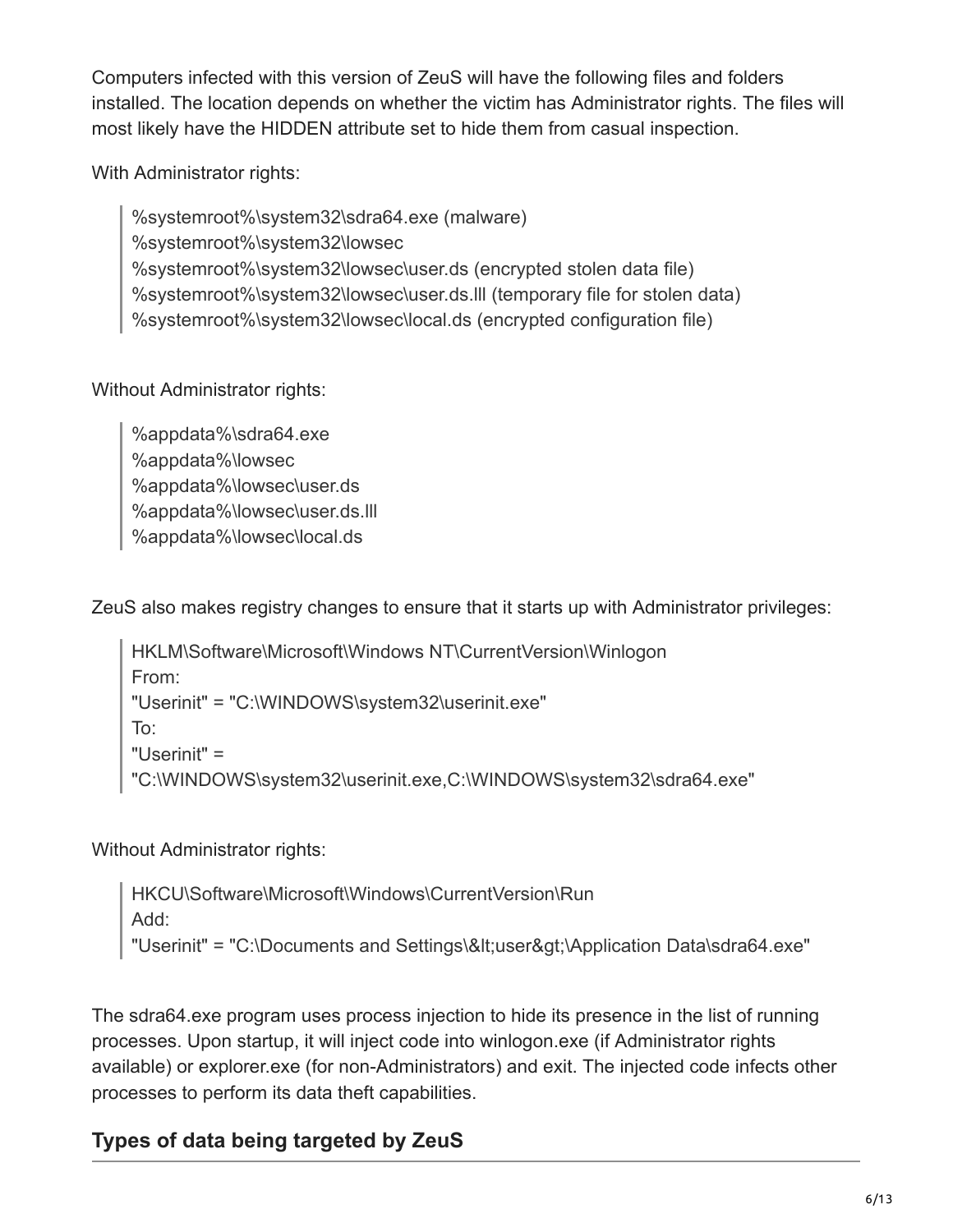The following figures illustrate what type of data is stolen and collected from infected computers. The list of infected systems shown in Figure 3 can range from the hundreds to thousands. The number of infected systems usually depends on how long the botnet is active and how well the bot controller spreads the malware.

| Index of $/ \blacksquare$ |        |                                |                  | /--+default+-- |
|---------------------------|--------|--------------------------------|------------------|----------------|
| Name                      |        | Last modified Size Description |                  |                |
| Parent Directory          |        |                                |                  |                |
|                           | lec    | 08-Nov-2009 13:16              |                  |                |
|                           |        | 06-Nov-2009 23:33              | a5               |                |
|                           |        | 06-Jan-2010 02:52              | $\sim$           |                |
|                           |        | 07-Nov-2009 14:00              | $\mathbb{R}$ .   |                |
|                           | actl   | 07-Nov-2009 18:03              |                  |                |
|                           |        | 06-Nov-2009 19:37              | ₽                |                |
|                           | 2c649/ | 06-Nov-2009 21:33              | w.               |                |
|                           |        | 07-Nov-2009 19:49              |                  |                |
|                           |        | 170991/06-Nov-2009 19:40       | ÷                |                |
|                           |        | 06-Nov-2009 23:09              | ÷                |                |
|                           |        | 06-Nov-2009 22:07              |                  |                |
|                           |        | 06-Jan-2010 02:56              | $\alpha$         |                |
|                           |        | 08-Nov-2009 02:39              | ÷                |                |
|                           |        | 18b24/ 07-Nov-2009 10:31       | $\alpha_{\rm c}$ |                |
|                           |        | 30565/06-Nov-2009 19:31        | ×.               |                |
|                           | 6f351/ | 07-Nov-2009 17:59              |                  |                |
| $\overline{\mathbf{C}}$   |        | 07-Nov-2009 18:45              |                  |                |
|                           |        | 07-Nov-2009 00-55              | $-$              |                |

*Figure 3. List of infected systems. Each system is a folder on the C&C server.*



*Figure 4. Sample of collected information from an infected system for a social networking site.*

Figure 4 illustrates a fragment of information collected from an infected system.

- This listing begins with the bot id, which is usually the name of the affected computer.
- Next is the name of the botnet that includes the affected computer. Also listed is the bot version.
- Next appears the IPv4 IP address of the affected computer and the country it belongs to. This information is not always accurate because a host with an internal IP will not display correctly.
- Further down the list appears the OS.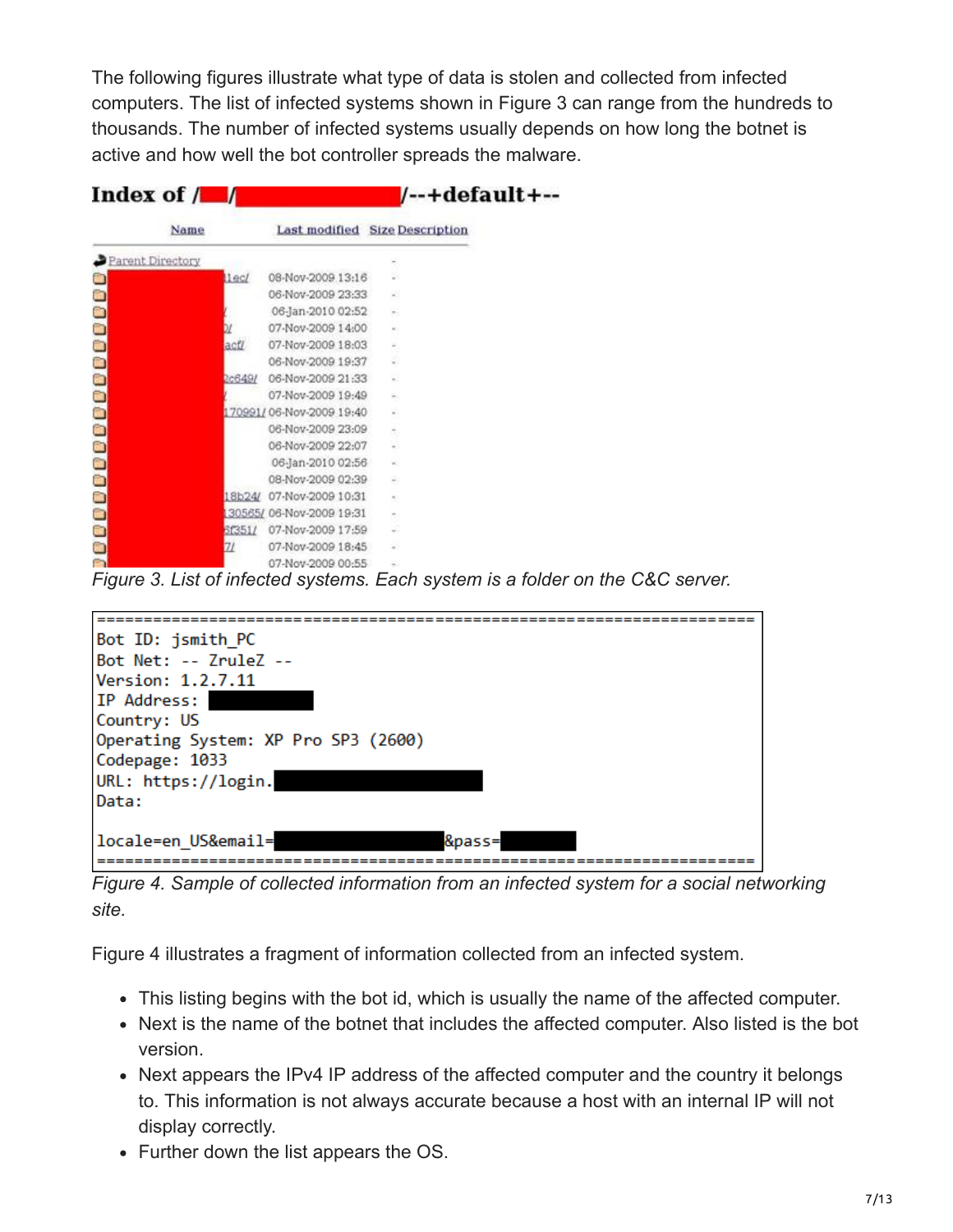- This log was captured from an Internet Explorer web browser used to visit a popular social networking website.
- ZeuS captured the language used, full page parameters, email address, password, and anything else that was being generated from the login attempt.



*Figure 5. Sample of banking information collected from an infected system.*

Figure 5 is similar in function to the previous listing, but this time ZeuS is stealing the login information for a bank account. Figure 6 shows the same user transferring money from checking to savings. These examples demonstrate the risks that infected computers and their users are susceptible to.



*Figure 6. Sample of banking transaction information collected from an infected system.*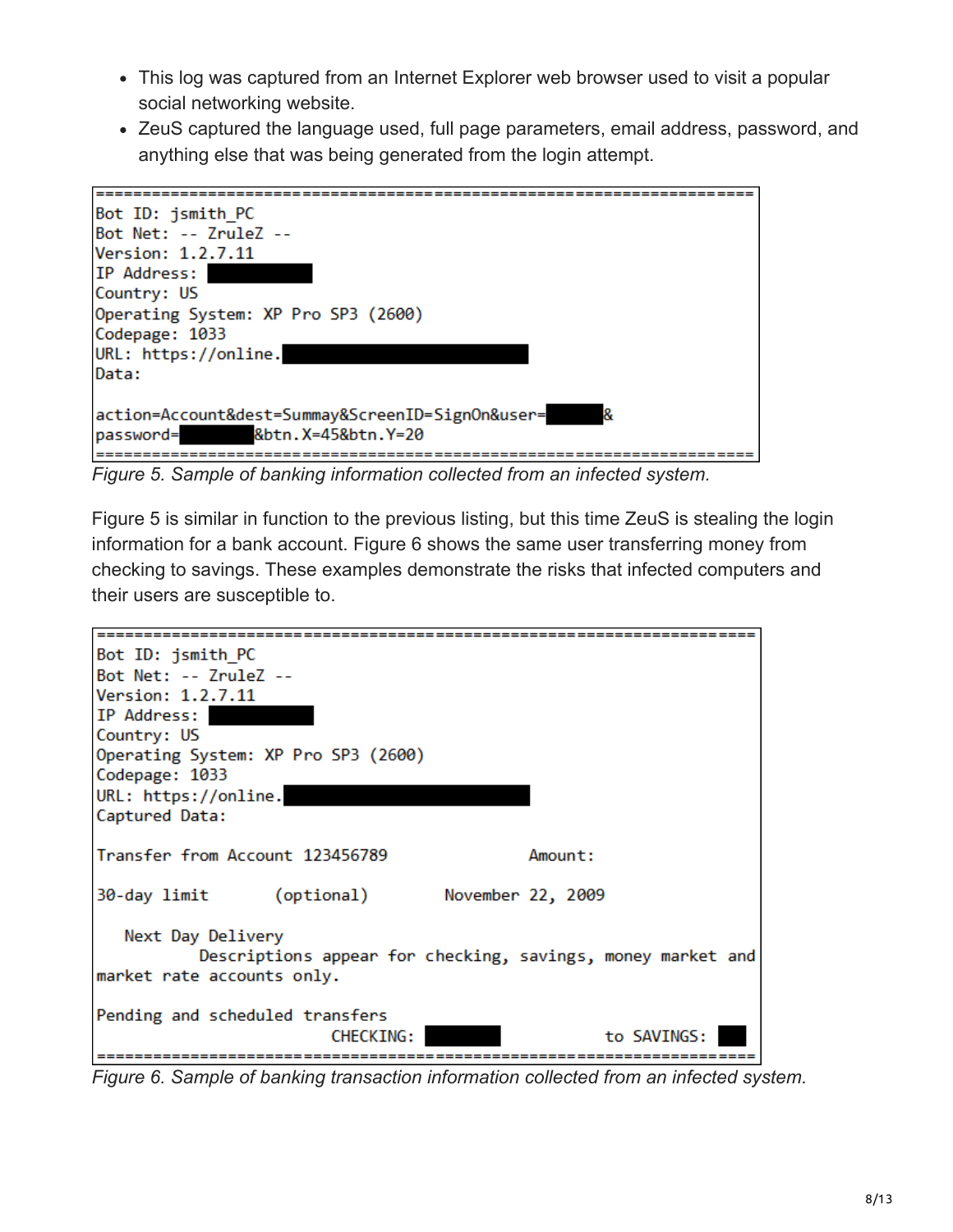

Y MY\_13\_12\_2009.pfg 13-Dec-2009 23:46 1.3K

*Figure 7. PFX (PKCS #12) Digital Certificate file collected from an infected system.*

ZeuS even steals PFX (PKCS #12) Digital Certificates that the victim's web browser uses to authenticate to a site (Figure 7). So the victim is still vulnerable if their banking site uses assigned certificates.

| <b>CP:: OS statistics</b>                                         |                                                                          |            |
|-------------------------------------------------------------------|--------------------------------------------------------------------------|------------|
| Information:                                                      |                                                                          |            |
| Current user: THE R<br>GMT date: 11.01.2010<br>GMT time: 17:45:06 | OS list for botnet: All<br>$\vee$ 30<br>XP Professional SP 3, build 2600 | 539        |
| Statistics:                                                       | XP Professional SP 2, build 2600<br>XP Home Edition SP 3, build 2600     | 425<br>393 |
| Summary                                                           | XP Home Edition SP 2, build 2600                                         | 250        |
| $-05$                                                             | Vista Home Edition SP 1, build 6001                                      | 73         |
| Botnet: $\bigg $                                                  | Vista Home Edition SP 2, build 6002                                      | 66         |
|                                                                   | Vista Home Edition SP 0, build 6000                                      | 46         |
| Bots:                                                             | XP Home Edition SP 1, build 2600                                         | 13         |
| <b>Scripts</b>                                                    | Vista SP 1, build 6001                                                   | 8          |
| Reports:                                                          | XP Professional SP 1, build 2600                                         | 5          |
| Search in database                                                | Vista SP 2, build 6002                                                   |            |
| Search in files                                                   | Vista SP 0, build 6000                                                   | 4          |
| System:                                                           | Vista SP 3, build 6001                                                   |            |
|                                                                   |                                                                          |            |
| Information                                                       |                                                                          |            |
| Options                                                           |                                                                          |            |
| User                                                              |                                                                          |            |
| Users                                                             |                                                                          |            |
| Logout                                                            |                                                                          |            |

*Figure 8. ZeuS server control panel, operating system statistics.*

Figure 8 shows a ZeuS server using the 1.2.4.2 version control panel. The screen displays totals of the bots and what OS version they are running, the most popular being Windows XP Professional SP3. This ZeuS bot also infected Vista users, which means the bot controller paid extra for the Vista/Windows 7 module.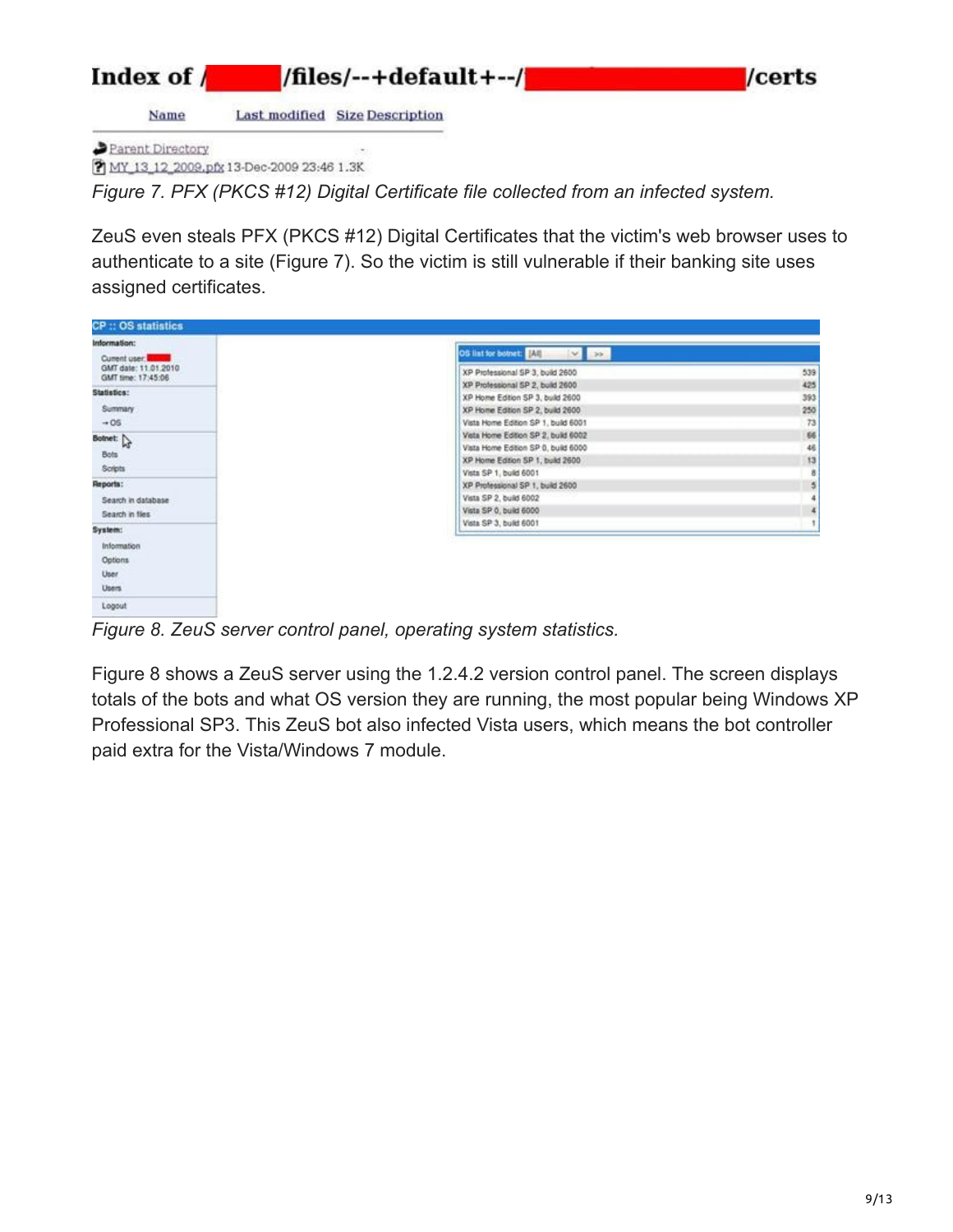| <b>CP:: Summary statistics</b>             |                                   |                      |                     |
|--------------------------------------------|-----------------------------------|----------------------|---------------------|
| Information:                               | <b>Information</b>                |                      |                     |
| Current user:                              | Total reports in database:        |                      | 551 492             |
| GMT date: 11.01.2010<br>GMT time: 17:44:13 | Time of first activity:           |                      | 12.10.2009 18:00:18 |
|                                            | Total bots:                       |                      | 1827                |
| Statistics:                                | Total active bots in 24 hours:    |                      | $0.00\% - 0$        |
| $\rightarrow$ Summary                      | Mnimal version of bot:            |                      | 1,2.7.11            |
| OS:                                        | Maximal version of bot:           |                      | 1.2.7.16            |
| <b>Botnet:</b>                             |                                   |                      |                     |
| Bots                                       | Botnet: [All]<br>$\sim$           | $30 -$               |                     |
| Scripts                                    |                                   |                      |                     |
| Reports:                                   | Actions:<br><b>Reset Installs</b> |                      |                     |
| Search in database                         | Installs (1 225)                  | Online (0)           |                     |
|                                            | BG                                | 849                  | $-Empy-$            |
| Search in files                            | US.                               | 320                  |                     |
| System:                                    | ÷                                 | 10                   |                     |
| Information                                | GB                                | B                    |                     |
| Options                                    | CA                                | 6                    |                     |
| User                                       | SE                                | $\overline{5}$       |                     |
| Users                                      | DE                                | 4                    |                     |
|                                            | NL.                               | 3                    |                     |
| Logout                                     | F1                                | $\overline{2}$       |                     |
|                                            | 隆                                 | 2                    |                     |
|                                            |                                   | t                    |                     |
|                                            | AU                                |                      |                     |
|                                            | co                                | $\ddot{\phantom{1}}$ |                     |
|                                            | cz                                |                      |                     |
|                                            | 1Ŝ<br><b>JP</b>                   |                      |                     |
|                                            | KR                                | $\ddot{\tau}$        |                     |
|                                            | LT                                |                      |                     |
|                                            | MT                                |                      |                     |
|                                            | NO                                |                      |                     |
|                                            | NZ                                | ٠                    |                     |
|                                            | PL                                |                      |                     |
|                                            | RU                                |                      |                     |
|                                            | SG                                |                      |                     |
|                                            | SK                                | ٠                    |                     |
|                                            | TH                                | $\mathbf{t}$         |                     |

*Figure 9. ZeuS server control panel, statistics summary.*

Figure 9 shows the same botnet, listing bots by country. It lists the most prevalent country as BG (Bulgaria), but according to reports from bot operators, this value is not accurate because ZeuS could not determine the country listing from internal IP addresses. Note that this botnet has 1,827 infected computers (bots) in it and has logged 551,492 reports.

### **Stolen ZeuS data cache**

Now we will take a look at how botnet data gets stolen and leaked. Figure 10 shows a botnet controller looking for a partner for his ZeuS botnet.



*Figure 10. Message from botnet controller looking for business partner.*

Now his ZeuS server gets hacked and the database is posted online. The download contains the entire database plus the server-side ZeuS PHP files. The attacker is even happy enough to tell you what server he got it from.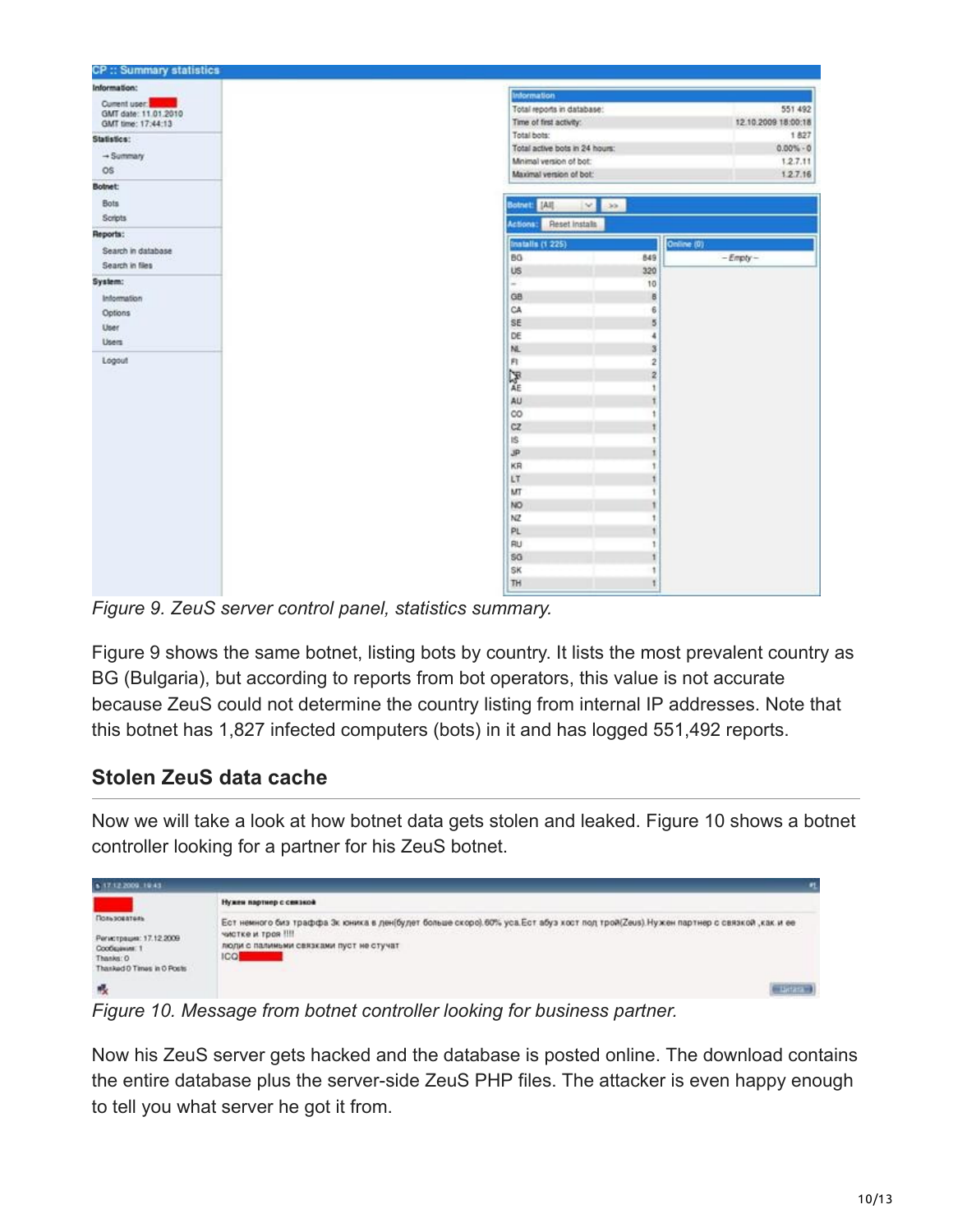

*Figure 11. Message advertising hacked ZeuS server content.*

#### **Data Stolen by ZeuS**

The total size of the PHP files for the ZeuS server is 20MB, and the stolen database is 900MB. The database contained login credentials from 1,827 victims located in the US, UK, Canada, Europe, etc. These login credentials were for banking, stock trading, credit union, online payment, insurance, social networking, government, and military accounts. The bank account, credit union, stock trading, and online payment credentials were for many large and medium sized institutions in the US, UK and Canada.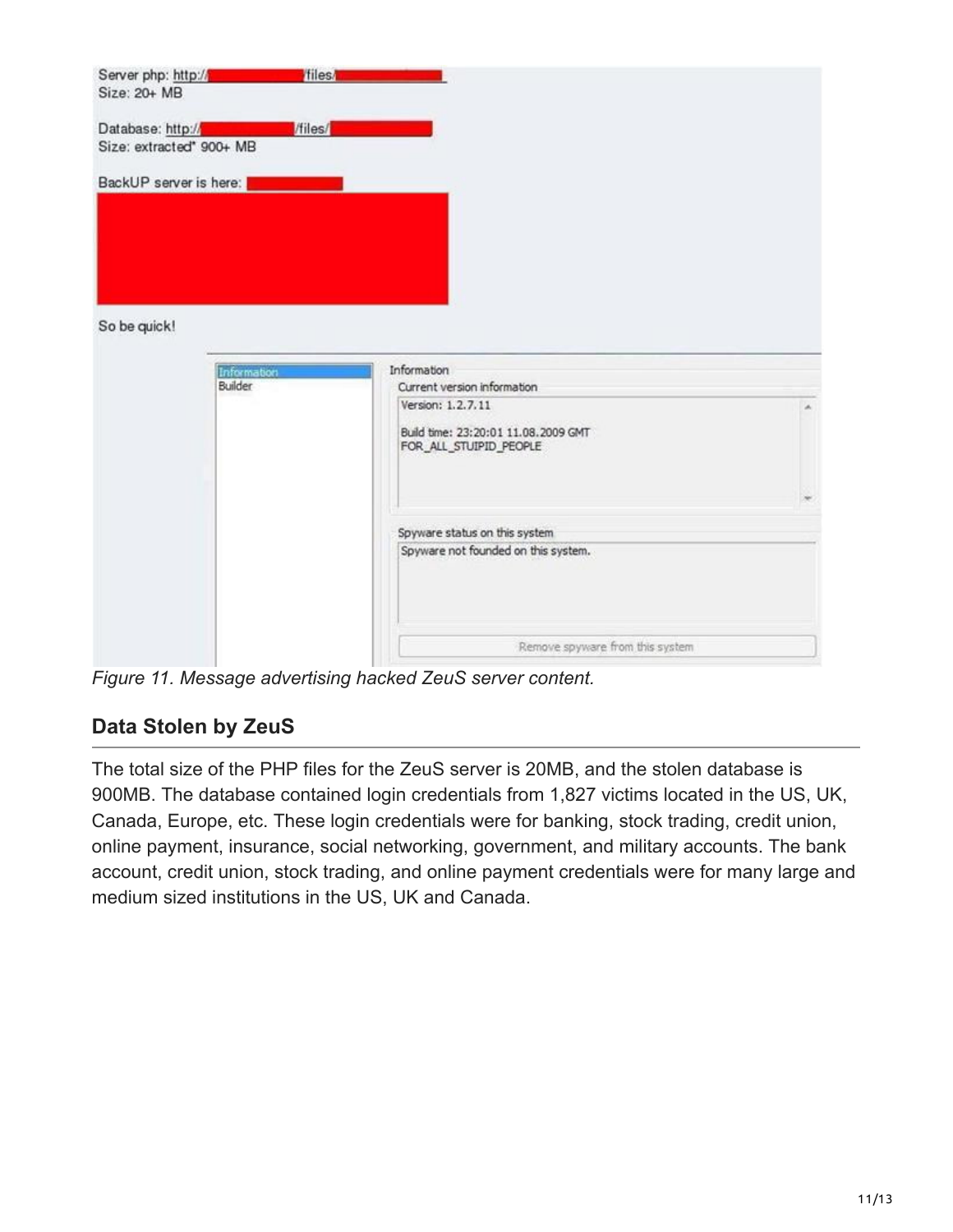

*Figure 12. Message listing account credentials from the ZeuS database.*

Figure 12 shows the same user posting account usernames and passwords to try to prove that there is valuable data in the stolen ZeuS database file.